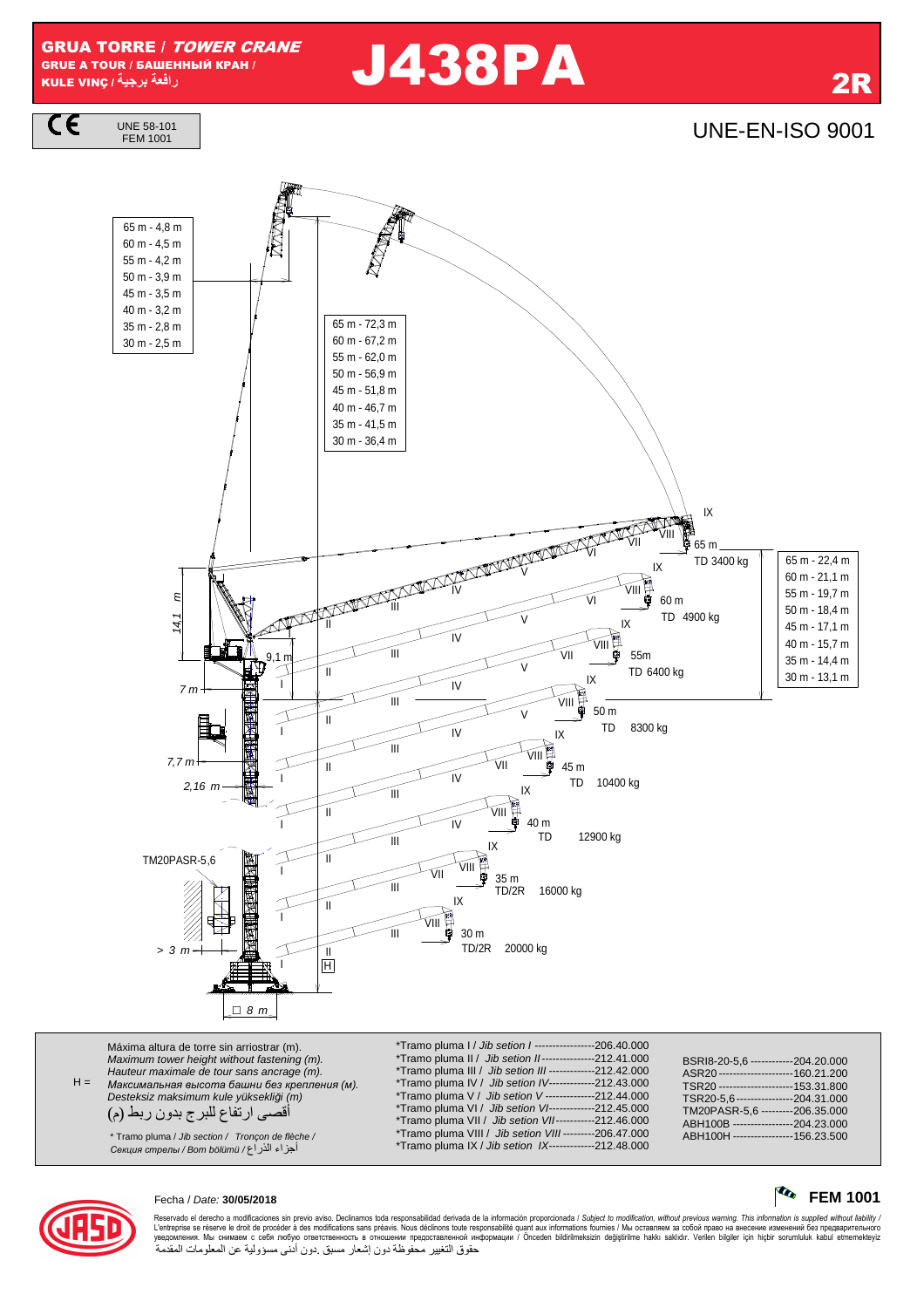### ALTURAS / HEIGHTS / HAUTEUR / ВЫСОТА / YÜKSEKLIK / **ع-**







Reservado el derecho a modificaciones sin previo aviso. Declinamos toda responsabilidad derivada de la información proporcionada / Subject to modification, without previous warning. This information is supplied without lia L'entreprise se réserve le droit de procéder à des modifications sans préavis. Nous déclinons toure exponsabilité quant aux informations fournies / Мы оставляем за собой право на внесение изменений без предварительного<br>ув حقوق التغيير محفوظة دون إشعار مسبق دون أدنى مسؤولية عن المعلومات المقدمة



Fecha / Date: **30/05/2018 FEM 1001**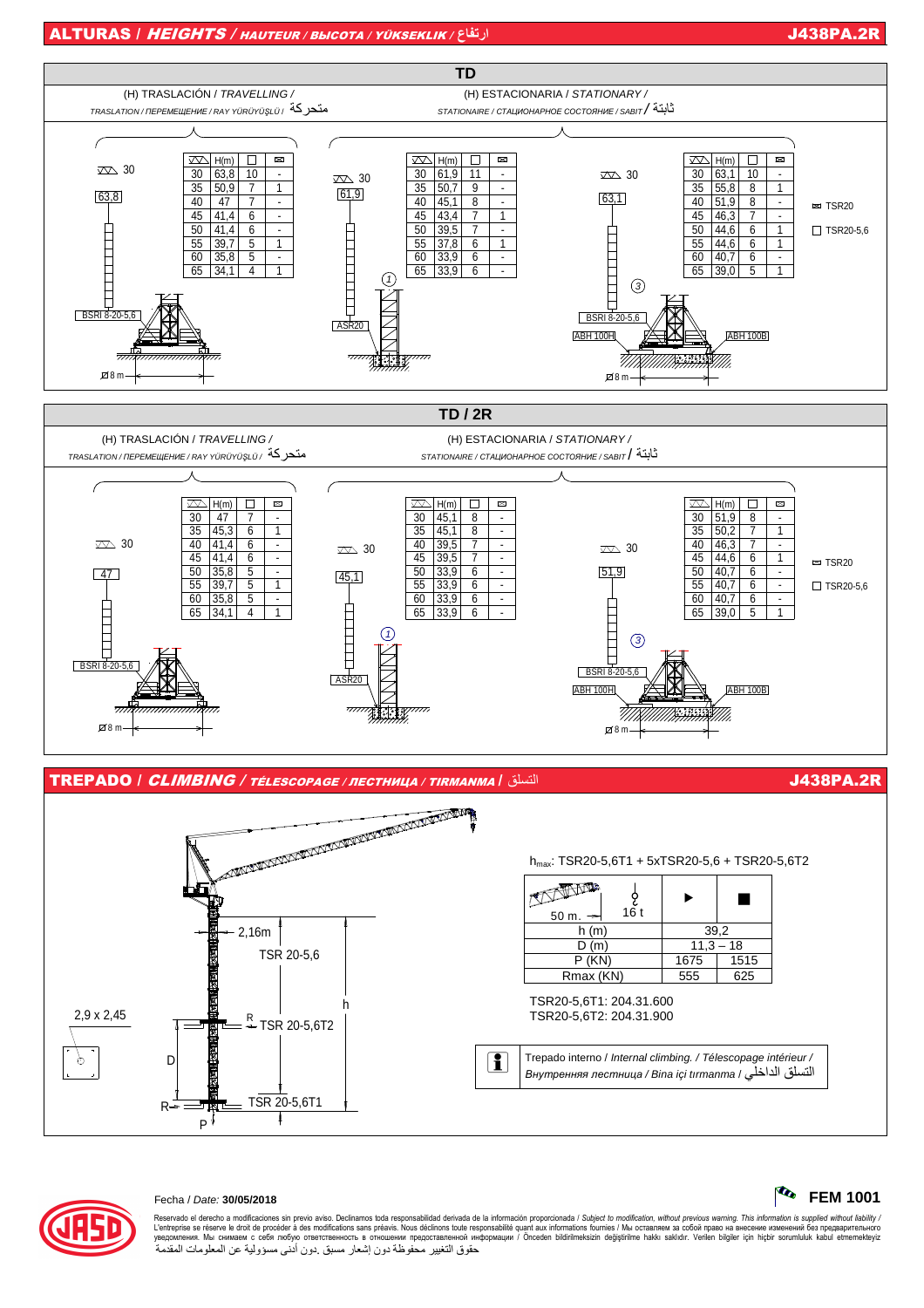# CARGAS / LOADS / CHARGES / НАГРУЗКИ / YÜKLER / ل!7ا J438PA.2R

|                                                                                                                                     | TD (t)      | أقصي حمولة/ Cargas máximas / Maximum loads / Charges maximales / Максимальные нагрузки / Maksimum yük<br>$TD-16t$ |      |      |                                                                                             |                |     |     |     |     |
|-------------------------------------------------------------------------------------------------------------------------------------|-------------|-------------------------------------------------------------------------------------------------------------------|------|------|---------------------------------------------------------------------------------------------|----------------|-----|-----|-----|-----|
| $\Box\Box$                                                                                                                          | <b>TD</b>   | مدى الخطاف (m) / Hook reach [m] / Portée du crochet (m) / Paðuyc действия крюка (m) / Kancanın yüksekliği (m)     |      |      |                                                                                             |                |     |     |     |     |
| [m]                                                                                                                                 | 16t $@$ (m) | 25                                                                                                                | 30   | 35   | 40                                                                                          | 45             | 50  | 55  | 60  | 65  |
| 65 m                                                                                                                                | 33,9        | 16,0                                                                                                              | 16,0 | 15,2 | 12,0                                                                                        | 9,6            | 7,6 | 6,0 | 4,6 | 3,4 |
| 60 m                                                                                                                                | 34,2        | 16,0                                                                                                              | 16,0 | 15,4 | 12,3                                                                                        | 9,9            | 7,9 | 6,3 | 4,9 |     |
| 55 <sub>m</sub>                                                                                                                     | 34,6        | 16,0                                                                                                              | 16,0 | 15,7 | 12,6                                                                                        | 10,1           | 8,1 | 6,4 |     |     |
| 50 <sub>m</sub>                                                                                                                     | 34,6        | 16,0                                                                                                              | 16,0 | 15,7 | 12,7                                                                                        | 10,3           | 8,3 |     |     |     |
| 45 m                                                                                                                                | 34,8        | 16,0                                                                                                              | 16,0 | 15,8 | 12,8                                                                                        | 10,4           |     |     |     |     |
| 40 m                                                                                                                                | 34,9        | 16,0                                                                                                              | 16,0 | 15,9 | 12,9                                                                                        |                |     |     |     |     |
| 35 <sub>m</sub>                                                                                                                     | 35,0        | 16,0                                                                                                              | 16,0 | 16,0 | $\overline{\phantom{a}}$                                                                    | $\blacksquare$ | ۰   |     |     |     |
| 30 <sub>m</sub>                                                                                                                     | 30,0        | 16,0                                                                                                              | 16,0 | ٠    | ۰                                                                                           |                |     |     |     |     |
| أقصى حمولة/ Cargas máximas / Maximum loads / Charges maximales / Максимальные нагрузки / Maksimum yük<br>D/2R(t)<br>TD/2R - 16/32 t |             |                                                                                                                   |      |      |                                                                                             |                |     |     |     |     |
|                                                                                                                                     |             | <b>TD</b>                                                                                                         |      |      | Alcance del gancho [m] / Hook reach [m] / Portée du crochet (m) / Paduyc действия крюка (m) |                |     |     |     |     |

|                 |                    | TD<br>16t @ | woulded act gainers [11] / Hook Readily Hilf / Force ad crocilet [11] / Facaye ocaelineasi Reicha [11]<br>/ Kancanın yüksekliği (m) مدى الخطاف |      |      |        |                |      |                          |                          |     |     |  |
|-----------------|--------------------|-------------|------------------------------------------------------------------------------------------------------------------------------------------------|------|------|--------|----------------|------|--------------------------|--------------------------|-----|-----|--|
| $[{\sf m}]$     | 2R<br>(m)<br>32t @ | 20          | 25                                                                                                                                             | 30   | 35   | 40     | 45             | 50   | 55                       | 60                       | 65  |     |  |
| 65 m            | (m)                | 33,4        | 16,0                                                                                                                                           | 16,0 | 16,0 | 14,8   | 11,7           | 9,2  | 7,2                      | 5,6                      | 4,2 | 3,0 |  |
| 60 m            |                    | 33,7        | 16,0                                                                                                                                           | 16,0 | 16,0 | 15,0   | 11,9           | 9,5  | 7,5                      | 5,9                      | 4,5 |     |  |
| 55 m            |                    | 33,7        | 16,0                                                                                                                                           | 16,0 | 16,0 | 15,1   | 12,0           | 9,6  | 7,6                      | 6,0                      |     |     |  |
| 50 m            | 20,7               | 34,1        | 32,0                                                                                                                                           | 25,0 | 19,4 | 15,3   | 12,3           | 9,9  | 7,9                      | $\overline{\phantom{a}}$ |     |     |  |
| 45 m            | 20,7               | 34,2        | 32,0                                                                                                                                           | 25,0 | 19,5 | 15,4   | 12,4           | 10,0 | $\blacksquare$           | $\overline{\phantom{a}}$ |     | ۰   |  |
| 40 m            | 20,7               | 34,3        | 32,0                                                                                                                                           | 25,0 | 19,5 | 15,5   | 12,5           | ۰    | $\overline{\phantom{a}}$ | -                        |     | ۰   |  |
| 35 <sub>m</sub> | 20,8               | 35,0        | 32,0                                                                                                                                           | 25,5 | 20,0 | 16,0   | $\blacksquare$ | ۰    | $\blacksquare$           | ۰                        |     | ۰   |  |
| 30 <sub>m</sub> | 20,8               | 30,0        | 32,0                                                                                                                                           | 25,5 | 20,0 | $\sim$ | $\blacksquare$ | ٠    | $\overline{\phantom{a}}$ | $\,$                     |     | ٠   |  |

|      | 2R              | TD                       | Alcance del gancho [m] / Hook reach [m] / Portée du crochet (m) /Радиус действия крюка (m)<br>Kancanın yüksekliği (m) / الخطاف / Kancanın yüksekliği |                                                                                                                                    |      |      |      |     |     |     |     |
|------|-----------------|--------------------------|------------------------------------------------------------------------------------------------------------------------------------------------------|------------------------------------------------------------------------------------------------------------------------------------|------|------|------|-----|-----|-----|-----|
| [m]  | 18t @ (m)       | 9t $@$ (m)               | 25                                                                                                                                                   | 30                                                                                                                                 | 35   | 40   | 45   | 50  | 55  | 60  | 65  |
| 65 m | 31              | 45.4                     | 18,0                                                                                                                                                 | 18,0                                                                                                                               | 14,8 | 11,7 | 9,2  | 7,2 | 5,6 | 4,2 | 3,0 |
|      | 2R<br>24t @ (m) | <b>TD</b><br>12t $@$ (m) |                                                                                                                                                      | Alcance del gancho [m] / Hook reach [m] / Portée du crochet (m) /Paduyc deŭcmeus крюка (m)<br>Kancanın yüksekliği (m) / الخطاف /   |      |      |      |     |     |     |     |
| [m]  |                 |                          | 20                                                                                                                                                   | 25                                                                                                                                 | 30   | 35   | 40   | 45  | 50  | 55  | 60  |
| 60 m | 25,7            | 39,8                     | 24                                                                                                                                                   | 24                                                                                                                                 | 19   | 15   | 11,9 | 9,5 | 7,5 | 5,9 | 4,5 |
|      | 2R              | <b>TD</b>                |                                                                                                                                                      | Alcance del gancho [m] / Hook reach [m] / Portée du crochet (m) /Радиус действия крюка (m)<br>Kancanın yüksekliği (m) / مدى الخطاف |      |      |      |     |     |     |     |
| [m]  | 30t $@$ (m)     | 15t $@$ (m)              | 15                                                                                                                                                   | 20                                                                                                                                 | 25   | 30   | 35   | 40  | 45  | 50  | 55  |
| 55 m | 21,7            | 35,1                     | 30                                                                                                                                                   | 30                                                                                                                                 | 24,8 | 19,0 | 15,1 | 12  | 9,6 | 7,6 | 6,0 |

Viento fuera de servicio / Out of service wind / Vitesse du vent hors service / *Ветровая нагрузка <sup>в</sup> покое* / Rüzgar devre dı*ş*ı / 8ا رج5 9:ا

i Consultar / Consult / Nous consulter / *Консультируйтесь* / Danı*ş*ınız / إ ع1ا

· En servicio / In service / En service / *<sup>В</sup> работе* / Devrede / 8ا 4;

Fuera de servicio / Out of service / Hors service / *<sup>В</sup> покое* / Devre dı*ş*ı / 8ا رج5



Reservado el derecho a modificaciones sin previo aviso. Declinamos toda responsabilidad derivada de la información proporcionada / Subject to modification, without previous warning. This information is supplied without lia L'entreprise est response des modifications sans préavis. Nous déclinons buvailes quant aux informations fournies / Mы оставляем за собой право на внесение изменений без предварительного المعلومات ("Intreprise se réserve

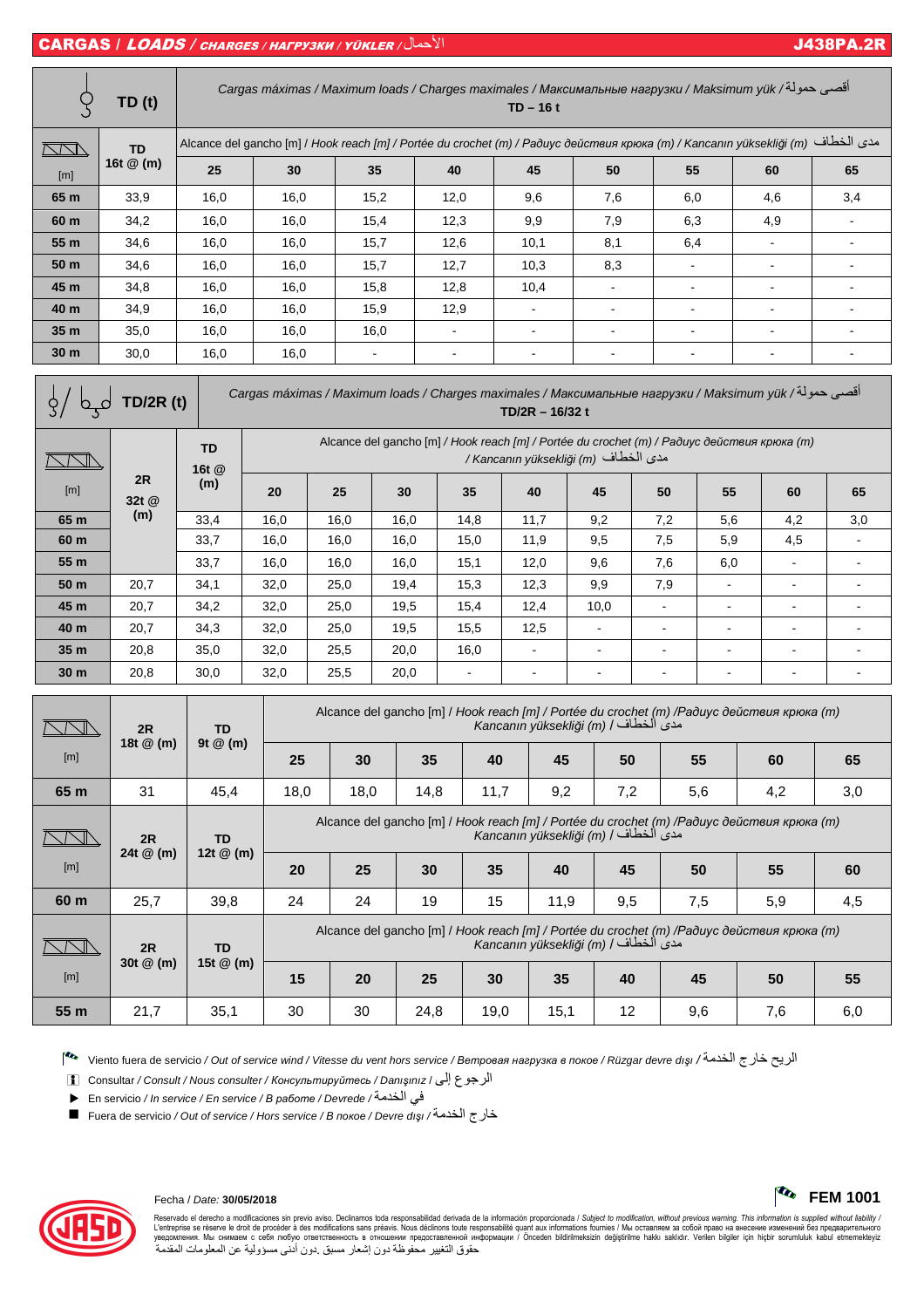

| <b>LISTA DE EMBARQUE / PACKING LIST</b><br>قائمة التحميل <sub>/</sub> LISTE DE COLISAGE / СПИСОК ПОСТАВКИ / ÇEKİ LİS <u>TESİ</u>                                                                                                                                                                                                                |         |                |                |                |              |  |  |  |  |
|-------------------------------------------------------------------------------------------------------------------------------------------------------------------------------------------------------------------------------------------------------------------------------------------------------------------------------------------------|---------|----------------|----------------|----------------|--------------|--|--|--|--|
| DENOMINACIÓN / DENOMINATION / DÉSIGNATION / HA3BAHHE / AÇIKLAMA / اسم                                                                                                                                                                                                                                                                           | $L$ [m] | $A$ [m]        | $H$ [m]        | P/W<br>[kg]    |              |  |  |  |  |
| Torre inferior / Lower tower / Tour<br>inférieure / Нижняя башня Alt kule<br>TSRI-20-5.6<br>البرج السفلي                                                                                                                                                                                                                                        |         | 5,990          | 2,257          | 2,257          | 6562         |  |  |  |  |
| Torre /Tower/Tour<br><b>TSR20</b><br>TSR20-5.6<br>بر <i>ج / Башня / Киle</i>                                                                                                                                                                                                                                                                    |         | 4,260<br>5,990 | 2,251<br>2,257 | 2,251<br>2,257 | 3110<br>4210 |  |  |  |  |
| Torre asiento pista, torre superior y orientación<br>Slewing table, top tower and slewing mechanism<br>Tour pivot + tour supérieure + mécanisme d'orientation<br>Сиденье площадки + верхняя башня + поворотный<br>механизм<br>Göbek +üst kule+mekanizma<br>برج وحدة الدوران + البرج العلوي + ألية الدوران                                       |         | 9,650          | 2,320          | 2,560          | 15825        |  |  |  |  |
| Punta de torre / Top tower / tour supérieure / верхняя<br>ر أس البر ج/ башня / Kulenin kafa bölümü /                                                                                                                                                                                                                                            |         | 5,860          | 2.280          | 2,380          | 5300         |  |  |  |  |
| Torre asiento pista + base punta de torre + orientación<br>Slewing table + tower head base + slewing mechanism<br>Tour pivot + base du porte-flèche + mécanisme<br>d'orientation<br>Сиденье площадки + основание верхней секции башни<br>+ поворотный механизм<br>Göbek + üst kule +mekanizma<br>برج وحدة الدوارن + البرج العلوي + ألية الدوران |         | 4,660          | 2,560          | 2,460          | 10525        |  |  |  |  |



Reservado el derecho a modificaciones sin previo aviso. Declinamos toda responsabilidad derivada de la información proporcionada / Subject to modification, without previous warning. This information is supplied without lia L'entreprise se réserve le droit de procéder à des modifications sans préavis. Nous déclinons toure exponsabilité quant aux informations fournies / Мы оставляем за собой право на внесение изменений без предварительного<br>ув حقوق التغيير محفوظة دون إشعار مسبق دون أدنى مسؤولية عن المعلومات المقدمة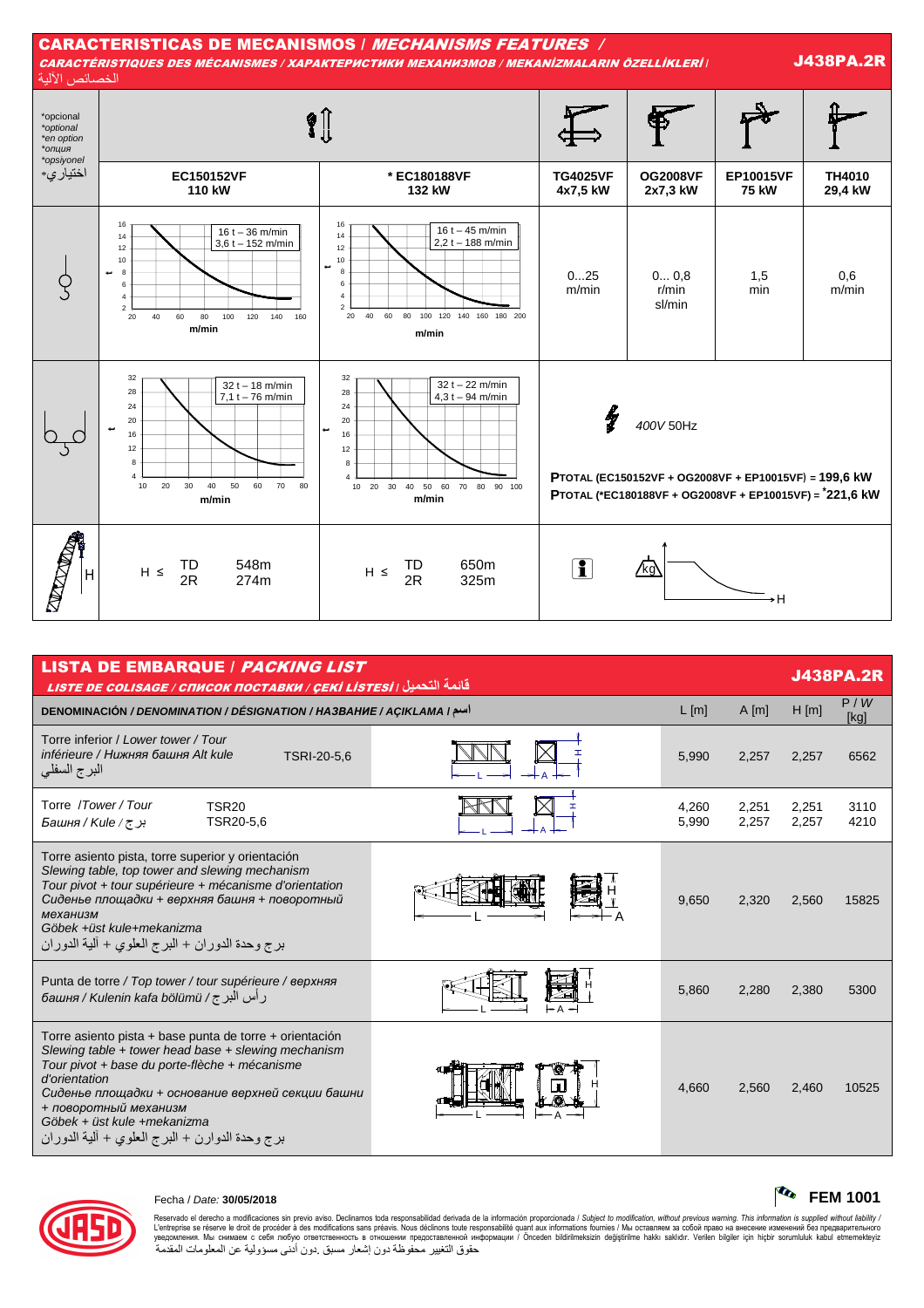| <b>LISTA DE EMBARQUE / PACKING LIST</b><br>قائمة التحميل <i>( LISTE DE COLISAGE / СПИСОК ПОСТАВКИ / ÇEKİ LİSTESİ</i>                                                                                                                                                                                                                                                                                                                                                                                            |                                                                                    |                                                                               |                                                                               | <b>J438PA.2R</b>                                                   |
|-----------------------------------------------------------------------------------------------------------------------------------------------------------------------------------------------------------------------------------------------------------------------------------------------------------------------------------------------------------------------------------------------------------------------------------------------------------------------------------------------------------------|------------------------------------------------------------------------------------|-------------------------------------------------------------------------------|-------------------------------------------------------------------------------|--------------------------------------------------------------------|
| DENOMINACIÓN / DENOMINATION / DÉSIGNATION / HA3BAHUE / AÇIKLAMA I                                                                                                                                                                                                                                                                                                                                                                                                                                               | L[m]                                                                               | $A$ [m]                                                                       | H[m]                                                                          | P/W<br>[kg]                                                        |
| [I]<br>$[  ] % \begin{center} % \includegraphics[width=\linewidth]{imagesSupplemental_3.png} % \end{center} % \caption { % Our method can be used for the proposed method. % } % \label{fig:example} %$<br>Tramo de pluma<br>[III]<br>Ш<br>$\vee$<br>VI<br><b>IV</b><br><b>Jib section</b><br>VII<br>$\frac{VIII}{V}$ IX-3R $\Delta \frac{+}{+}$<br>[IV]<br><u>AMMAANANIMAANANIMAANANIMAANANI</u><br>Tronçon de flèche<br>[V]<br>Секция стрелы<br>IVII<br>Bom bölümü<br>[VII]<br>أجزاء الذراع<br>[VIII]<br>[IX] | 6,186<br>10,460<br>10,505<br>10,550<br>10,550<br>10,550<br>5,615<br>3,720<br>2,010 | 2,160<br>1,530<br>1,530<br>1,530<br>1,500<br>1,500<br>1,500<br>1,500<br>1,900 | 1,760<br>1,740<br>1,750<br>1,750<br>1,730<br>1,725<br>1,725<br>1,855<br>2,050 | 1820<br>2705<br>2630<br>2285<br>1865<br>1750<br>968<br>975<br>1025 |
| Contrapluma con mecanismos, pasteca y plumin<br>Counterjib with mechanisms, reeving block and auxiliary jib<br>Contre-flèche avec mécanismes et fléchette auxiliaire<br>Ŧ<br>Противовесная консоль с механизмами и<br>вспомогательной дополнительной стрелой<br>Mekanizmalı kuiruk ve yardımcı kol uzantısı<br>الذراع المعاكس مع أليات وريشة مساعدة                                                                                                                                                             | 6,600                                                                              | 2,375                                                                         | 2,765                                                                         | 20550                                                              |
| Contrapluma con elevacion pluma, pasteca y plumin<br>Counterjib with luffing mechanisms, reeving block and auxiliary<br>jib<br>Contre-flèche avec mécanisme de relevage de la flèche,<br>moufle et fléchette<br>Противовесная консоль с механизмом подъема стрелы,<br>блоком и дополнительной стрелой<br>Kaldırma kollu, makara düzenekli ve kol uzantılı kuiruk<br>الذراع المعاكس مع رافع الذراع والبكرة والريشة الاضافية                                                                                      | 6,600                                                                              | 2,200                                                                         | 2,555                                                                         | 11860                                                              |
| Mecanismo elevacion carga / Hoisting mechanism /<br>I<br>Mécanisme de levage de charge / Подъем груза / Yük<br>رافع الحمولة/ kaldırma<br>≤A >                                                                                                                                                                                                                                                                                                                                                                   | 2,650                                                                              | 2,470                                                                         | 2,170                                                                         | 8690                                                               |
| TD/2R<br>Polipasto / Hook assembly /<br>$\pmb{\alpha}$<br>I<br>بكرة / Palan / Полиспаст / Kanca takımı<br><b>TD</b>                                                                                                                                                                                                                                                                                                                                                                                             | 1,010<br>0,180                                                                     | 0,414<br>0,3458                                                               | 1,985<br>2,090                                                                | 785<br>380                                                         |
| Ŧ.<br>Tirante sostén pluma / Jib support tie / Tirant de fleche<br>Растяжка поддержки стрелы / Kol destek bağları<br>مشد دعامة الذراع/                                                                                                                                                                                                                                                                                                                                                                          | 5,850                                                                              | 0,430                                                                         | 0,615                                                                         | 2375                                                               |
| Parte superior<br>طودو<br>Top part<br>$+$ A $+$                                                                                                                                                                                                                                                                                                                                                                                                                                                                 | 11,950                                                                             | 2,247                                                                         | 1,702                                                                         | 6840                                                               |
| Plataforma y cabina (2 x 1,5) / Platform and cabin<br>Plateforme et cabine / Платформа и кабина / Platform ve<br>منصة وكابينة / kabin                                                                                                                                                                                                                                                                                                                                                                           | 3,670                                                                              | 1,925                                                                         | 2,480                                                                         | 1130                                                               |
| Transporte torre de montaje / Jacking cage<br>transport / Transport de tour de montage /<br>Транспортировка монтажной башни /<br>TM20PASR-5,6<br>نقل بر ج / Kaldırma kafesinin taşınması<br>التركيب                                                                                                                                                                                                                                                                                                             | 10,820                                                                             | 2,285                                                                         | 2,395                                                                         | 12140                                                              |
| Contrapeso / Counterweight                                                                                                                                                                                                                                                                                                                                                                                                                                                                                      | 4,500                                                                              | 0,340                                                                         | 0,830                                                                         | 6000                                                               |
| اوزان معاكسة / Contrepoids / Противовес / Denge ağırlığı                                                                                                                                                                                                                                                                                                                                                                                                                                                        | 2,200                                                                              | 0,340                                                                         | 0,830                                                                         | 3000                                                               |
|                                                                                                                                                                                                                                                                                                                                                                                                                                                                                                                 | 3200                                                                               | 0,340                                                                         | 1,150                                                                         | 6000                                                               |
| Contrapeso /<br>Counterweight /<br>Lastre / Ballast / Lest / Балласт<br>Contrepoids /<br>ٹقل / Alt ağirlik taşlari<br>Противовес / Denge<br>اوزان معاكسة/ ağırlığı                                                                                                                                                                                                                                                                                                                                              | 3,8                                                                                | 0,58                                                                          | 1,5                                                                           | 6000                                                               |



### Fecha / Date: 30/05/2018

. مصدر المسلم المسلم المسلم المسلم المسلم المسلم المسلم المسلم المسلم المسلم المسلم المسلم المسلم المسلم المسلم<br>Neservation and incomes sin previousies in previousies and financion sans préavis. Nous déclinons toute resp

 $\sim$  FEM 1001